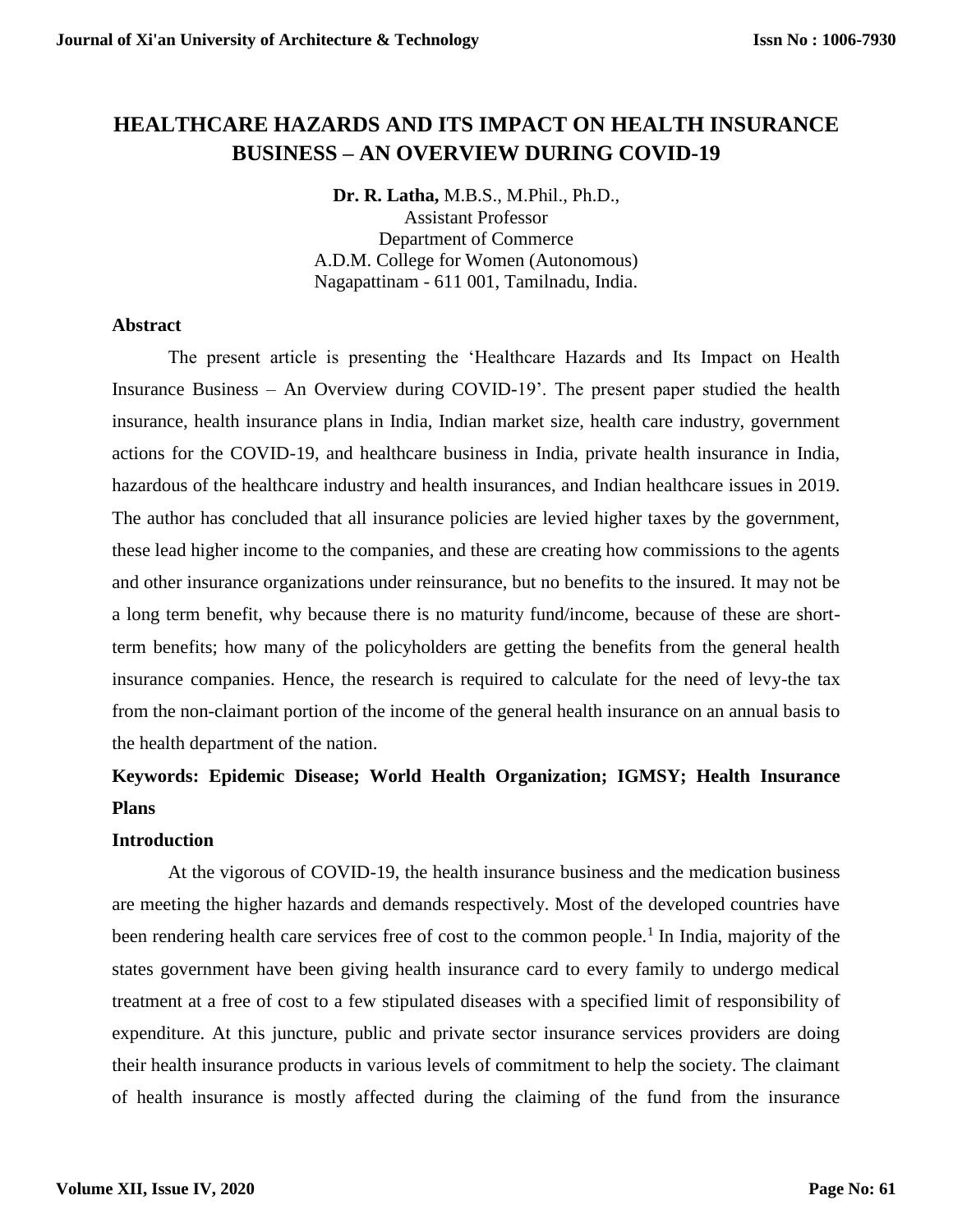company through the agency, agent, and the linked hospitals. There are certain gaps in services and benefits between the claimant and the health insurance service providers. The market intermediaries of health insurance such as agency, agents, and linked hospitals are hiding the number of actual claims claiming from the health insurance service providers. The result of the health insurance mostly benefits the health insurance business, medical practitioners, agencies and agents but not for the benefit of the claimant. The actual benefit is curing diseases at an affordable cost with the help of health insurance service providers. The new diseases are not included in the health insurance benefit list that might have to include under such COVID-19 circumstances. Health insurance is for the benefit of the common people under the cooperative concepts, customers of the health insurance are safe from their premium to rectify those customers having affected from diseases. The hazards in health insurance and its impact on medication business are the need of the hour to reveal the present scenario that prevailed in the Indian health insurance sector. The health insurance business will thrive high in a few months in India to take part in more service under the crucial of the people's health economy. The numbers of beneficiaries are to be increased during the Corona Virus Disease. The hazards of health insurance and its impact on the medical field of businesses will express many pros and cons of the business at the mass of claims and services. The author is tending to perceive the researchers' opinions on the same field of health insurance services. The present paper will help future scholars in the research particularly in health insurance and medication business.

# **Health Insurance**

Health insurance is an insurance that covers the whole or a part of the risk of a person incurring medical expenses, spreading the risk over numerous persons. By estimating the overall risk of health care and health system expenses over the risk pool, an insurer can develop a routine finance structure, such as a monthly premium or payroll tax, to provide the money to pay for the health care benefits specified in the insurance agreement.<sup>2</sup> The benefit is administered by a central organization such as a government agency, private business, or not-for-profit entity. According to the Health Insurance Association of America, health insurance is defined as "coverage that provides for the payments of benefits as a result of sickness or injury. It includes insurance for losses from accident, medical expense, disability, or accidental death and dismemberment".<sup>3</sup>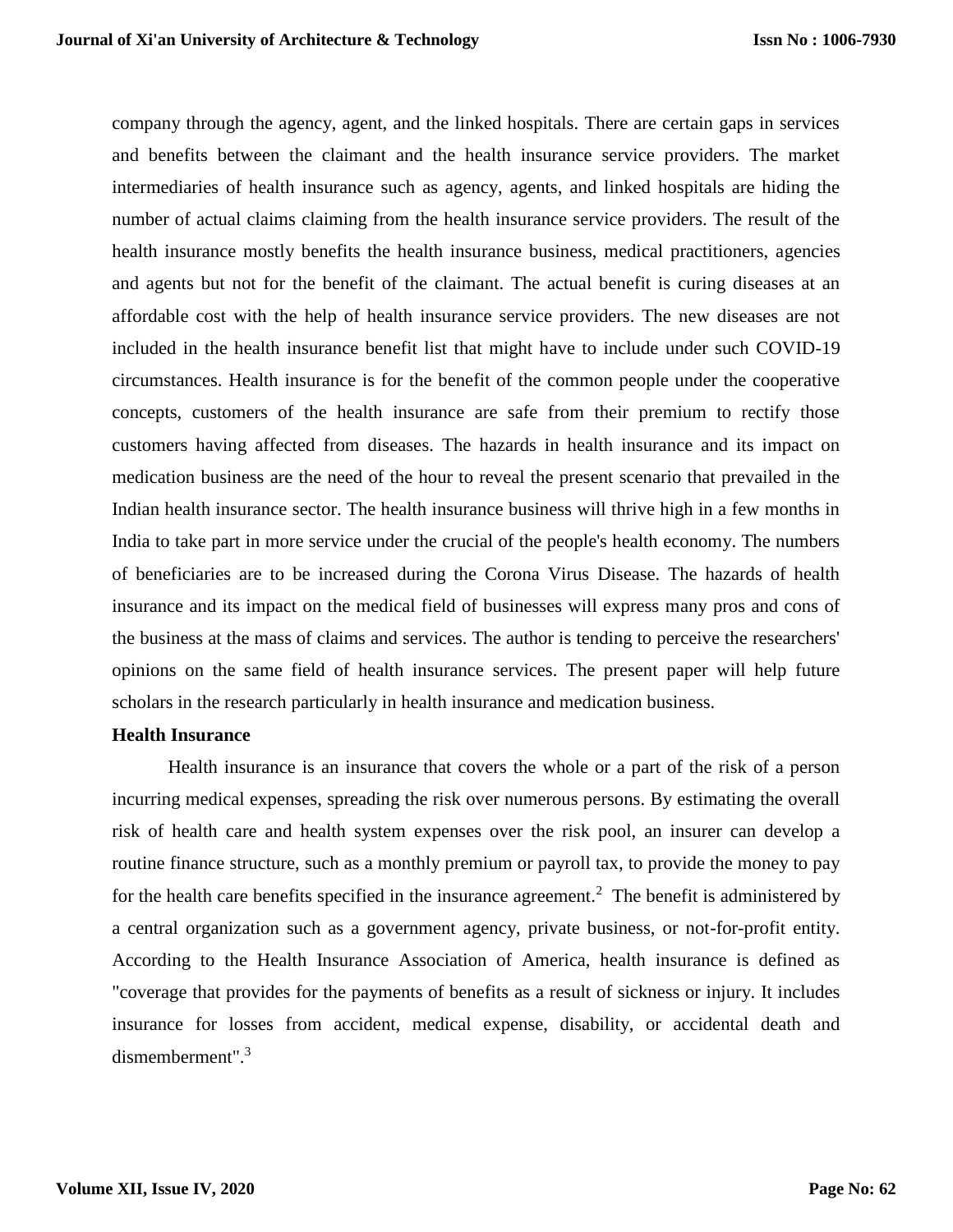Health insurance in India is a growing segment of India's economy. The Indian health system is one of the largest in the world, with the number of people it concerns: nearly 1.3 billion potential beneficiaries. The health industry in India has rapidly become one of the most important sectors in the country in terms of income and job creation. In 2018, one hundred million Indian households (500 million people) do not benefit from health coverage. In 2011, 3.9% of India's gross domestic product was spent in the health sector.<sup>4</sup> According to the World Health Organization (WHO), this is among the lowest of the BRICS (Brazil, Russia, India, China, and South Africa) economies. Policies are available that offer both individual and family cover. Out of this 3.9%, health insurance accounts for 5-10% of expenditure, employers account for around 9% while personal expenditure amounts to an astounding 82%.<sup>5</sup> In the year 2016, the NSSO released the report "Key Indicators of Social Consumption in India: Health" based on its 71st round of surveys. The survey carried out in the year 2014 found out that, more than 80% of Indians are not covered under any health insurance plan, and only 18% (government funded 12%) of the urban population and 14% (government funded 13%) of the rural population was covered under any form of health insurance.<sup>6</sup>

Health insurance plans in India today can be broadly classified into these categories:

| <b>Hospitalization</b>                    | Family Floater Health.<br>Insurance         | <b>Pre-Existing Disease</b><br><b>Cover Plans</b> |
|-------------------------------------------|---------------------------------------------|---------------------------------------------------|
| <b>Senior Citizen Health</b><br>Insurance | <b>Maternity Health</b><br><b>Insurance</b> | Hospital daily cash<br>benefit plans              |
| <b>Critical illness plans</b>             | Pro active plans                            | <b>Disease specific special</b><br>plans          |

Source: https://en.wikipedia.org/wiki/Health\_insurance\_in\_India#cite\_note-1

Hospitalization plans are indemnity plans that pay cost of hospitalization and medical costs of the insured subject to the sum insured. The sum insured can be applied on a per member basis in case of individual health policies or on a floater basis in case of family floater policies. In case of floater policies the sum insured can be utilized by any of the members insured under the plan. These policies do not normally pay any cash benefit. In addition to hospitalization benefits, specific policies may offer a number of additional benefits like maternity and newborn coverage, day care procedures for specific procedures, pre- and post-hospitalization care, domiciliary benefits where patients cannot be moved to a hospital, daily cash, and convalescence.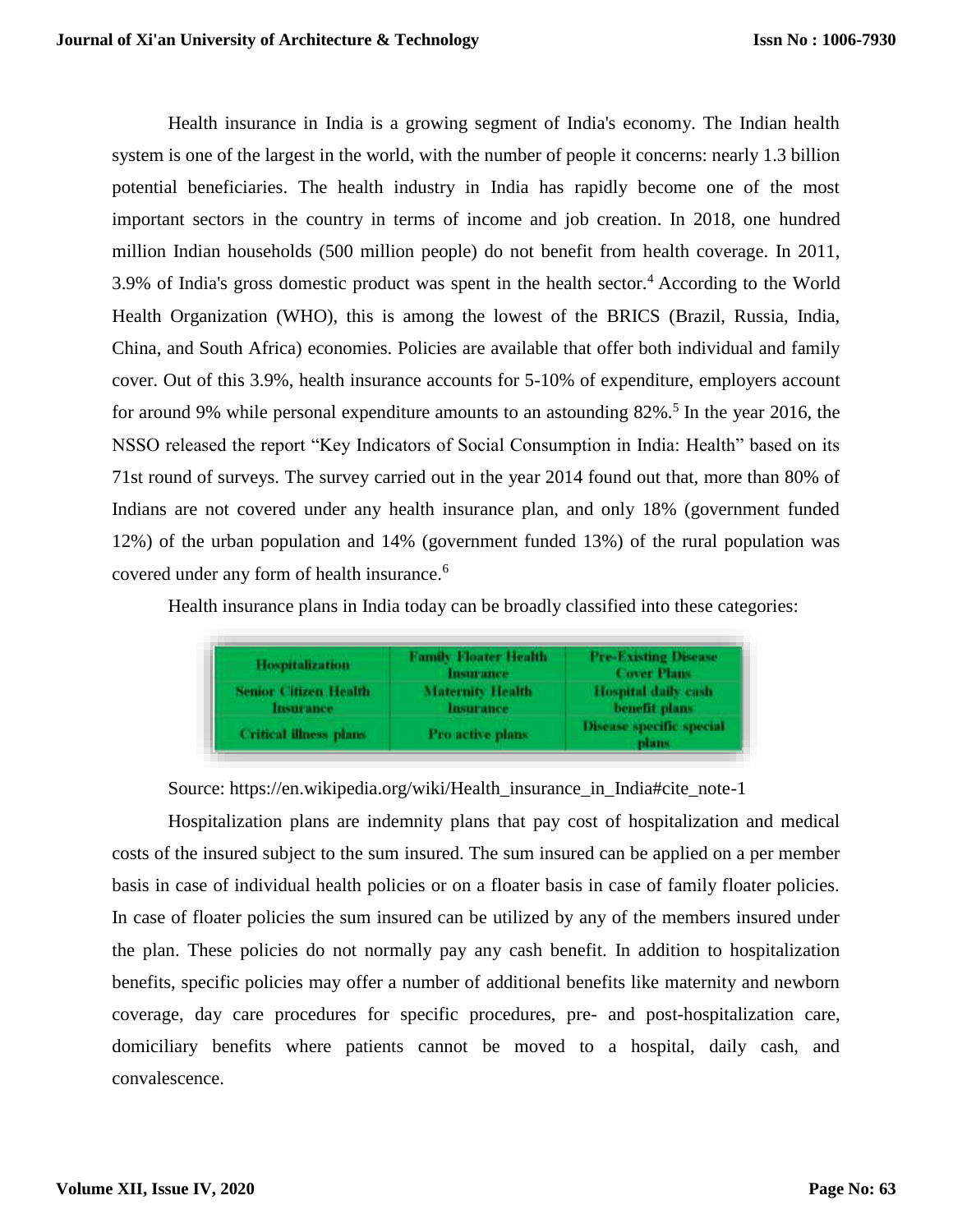There is another type of hospitalization policy called a top-up policy. Top up policies have a high deductible typically set a level of existing cover. This policy is targeted at people who have some amount of insurance from their employer. If the employer provided cover is not enough people can supplement their cover with the top-up policy. However, this is subject to deduction on every claim reported for every member on the final amount payable.

Family health insurance plan covers entire family in one health insurance plan. It works under assumption that not all member of a family will suffer from illness in one time. It covers hospital expense which can be pre and post. Most of health insurance companies in India offering family insurance have good network of hospitals to benefit the insurer in time of emergency. Pre-Existing Disease Cover Plans is offering covers against disease that policyholder had before buying health policy. Pre-Existing Disease Cover Plans offers cover against preexisting disease e.g. diabetes, kidney failure and many more. After Waiting period of 2 to 4 years it gives all covers to insurer. Senior Citizen Health Insurance provides covers and protection from health issues during old age. According to IRDA guidelines, each insurer should provide cover up to the age of 65 years.

Maternity health insurance ensures coverage for maternity and other additional expenses. It takes care of both pre and post natal care, baby delivery (either normal or caesarean). Like Other Insurance, The maternity insurance provider has wide range of network hospitals and takes care of ambulance expense. These services are supervised by the Maternity Benefit Act. The Maternity Benefit Act applies to women who do not work in an establishment covered by the ESI but who are employed in factories, mines, circuses, plantations, shops or other establishments employing at least 10 persons. Also covered are women working in an establishment covered by the ESI, but whose salary exceeds the ceiling of subjection. Since 2010, the Indira Gandhi Matritva Sahyog Yojana (IGMSY) program, run by the Ministry of Women and Child Development, has been set up in some districts (52 in 2017). This program is intended for pregnant women aged 19 or over, during their first 2 completed pregnancies (viable child). The benefit consists of a total amount of 6000 INR paid in 3 installments, subject to having performed the obligatory medical examinations for the mother and the child: a) at the end of the 2nd trimester of pregnancy; b) at birth; and c) to 6 months of the child.

Daily cash benefits are a defined benefit policy that pays a defined sum of money for every day of hospitalization. The payments for a defined number of days in the policy year and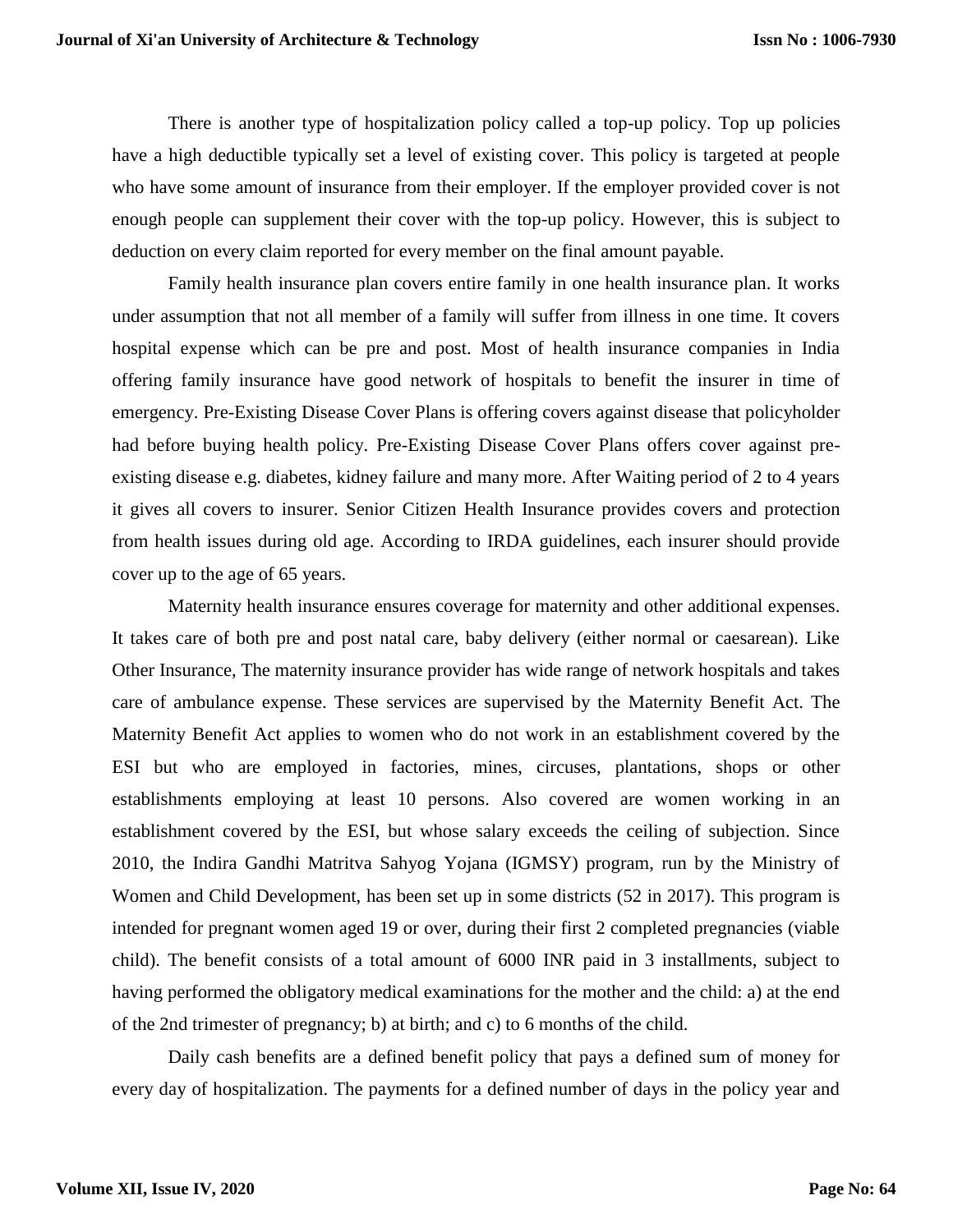may be subject to a deductible of few days. Critical illness plans is benefited based policies which pay a lump sum (fixed) benefit amount on diagnosis of covered critical illness and medical procedures. These illnesses are generally specific and high severity and low frequency in nature that cost high when compared to day to day medical / treatment need. E.g. heart attack, cancer, stroke etc. Now some insurers have come up with option of staggered payment of claims in combination to upfront lump sum payment. Pro active plans are provided by certain companies like Cigna TTK offer proactive living programs. These are designed keeping in mind the Indian market and provide assistance based on medical, behavioural and lifestyle factors associated with chronic conditions. These services aim to help customers understand and manage their health better.

Some companies offer specially designed disease specific plans like Dengue Care. These are designed keeping in mind the growing occurrence of viral diseases like Dengue in India which has become a cause of concern and thus provide assistance based on medical needs, behavioural and lifestyle factors associated with such conditions. These plans aim to help customers manage their unexpected health expenses better and at a very minimal cost.

# **Indian Healthcare industry at a glance**



| <b>Government Healthcare Expenditure</b><br>as a percentage of GDP) |       | <b>Infrastructure Facts</b>                            |                                          |
|---------------------------------------------------------------------|-------|--------------------------------------------------------|------------------------------------------|
| 1.4                                                                 | 2.5   |                                                        |                                          |
| FY18E                                                               | FY25F | Number of doctors<br>reached 11:54,684 in<br>2014 2014 | Number of medical<br>reached 529 in FY19 |

Source: https://www.ibef.org/industry/healthcare-india.aspx, December, 2019

Source: https://www.ibef.org/industry/healthcare-india.aspx, December, 2019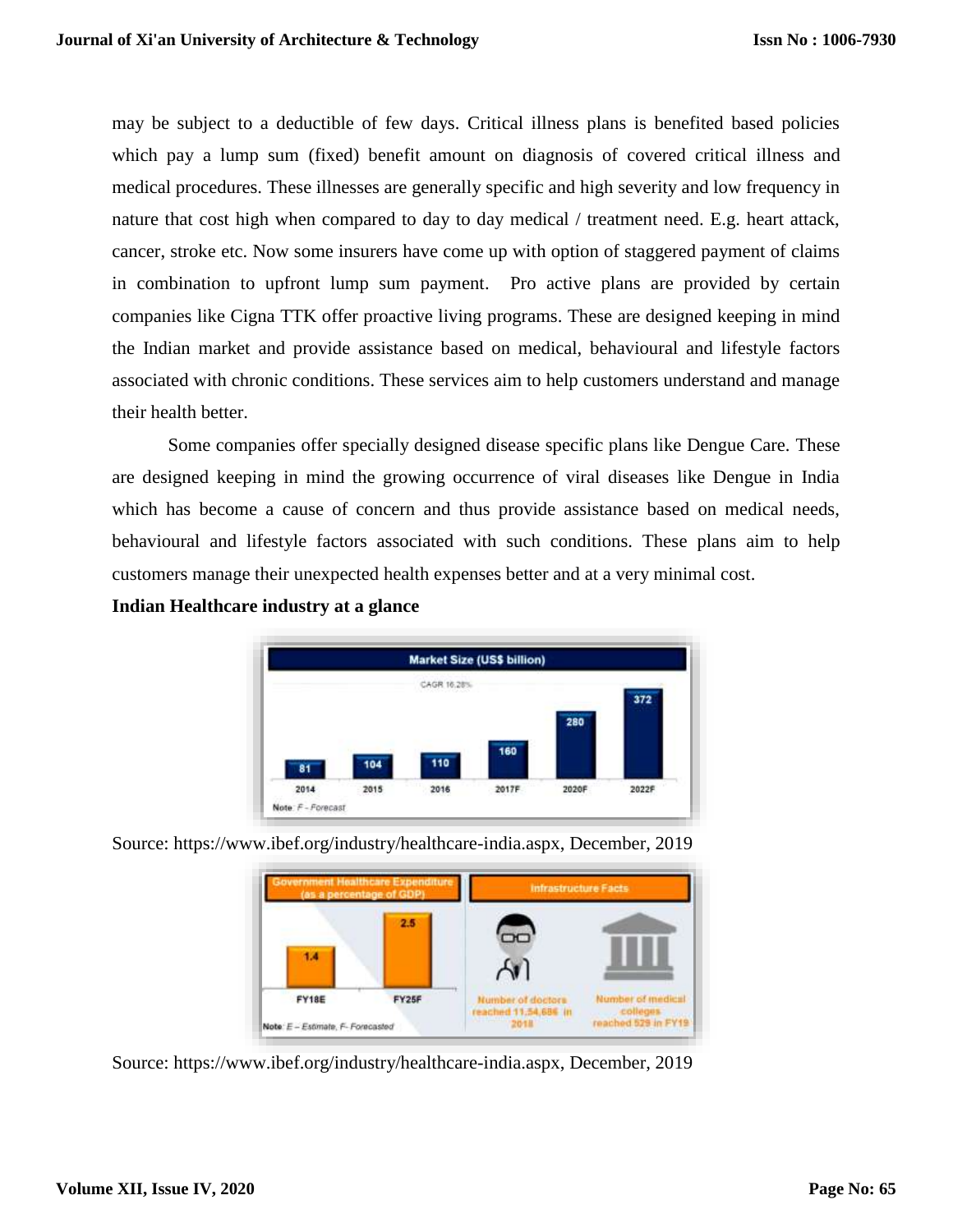

Source: https://www.ibef.org/industry/healthcare-india.aspx, December, 2019

Based on the above pictorial representation author has inferred that there will be a downtrend that is possible to affect the health insurance market through many criteria that are threatening the industry. The government is spending a higher amount for the infrastructure of healthcare. But the premium collections for health insurance are decreased, even though the market size is larger from every year steadily. It shows that the policyholders are dissatisfied with the health insurance policy largely.

### **Healthcare Industry**

The healthcare industry (also called the medical industry or health economy) is an aggregation and integration of sectors within the economic system that provides goods and services to treat patients with curative, preventive, rehabilitative, and palliative care. It includes the generation and commercialization of goods and services lending themselves to maintaining and re-establishing health. The modern healthcare industry includes three essential branches which are services, products, and finance and may be divided into many sectors and categories and depends on the interdisciplinary teams of trained professionals and paraprofessionals to meet health needs of individuals and populations.<sup>7</sup>

# **Government Actions for the COVID-19**

Due to the fast-spreading of COVID-19 in India, the Prime Minister of India has requested the people to save their life from Corona and be isolating within home privacy. Hence, the Government of India announced that 21 days of lockdown under the 144 rule from 25 March 2020 to 14 April 2020. The healthcare industry is to be working round the clock with proper instruction of the health care department of the central and state governments. The Tamilnadu Government has also announced a one-month salary bonus to employees of the respective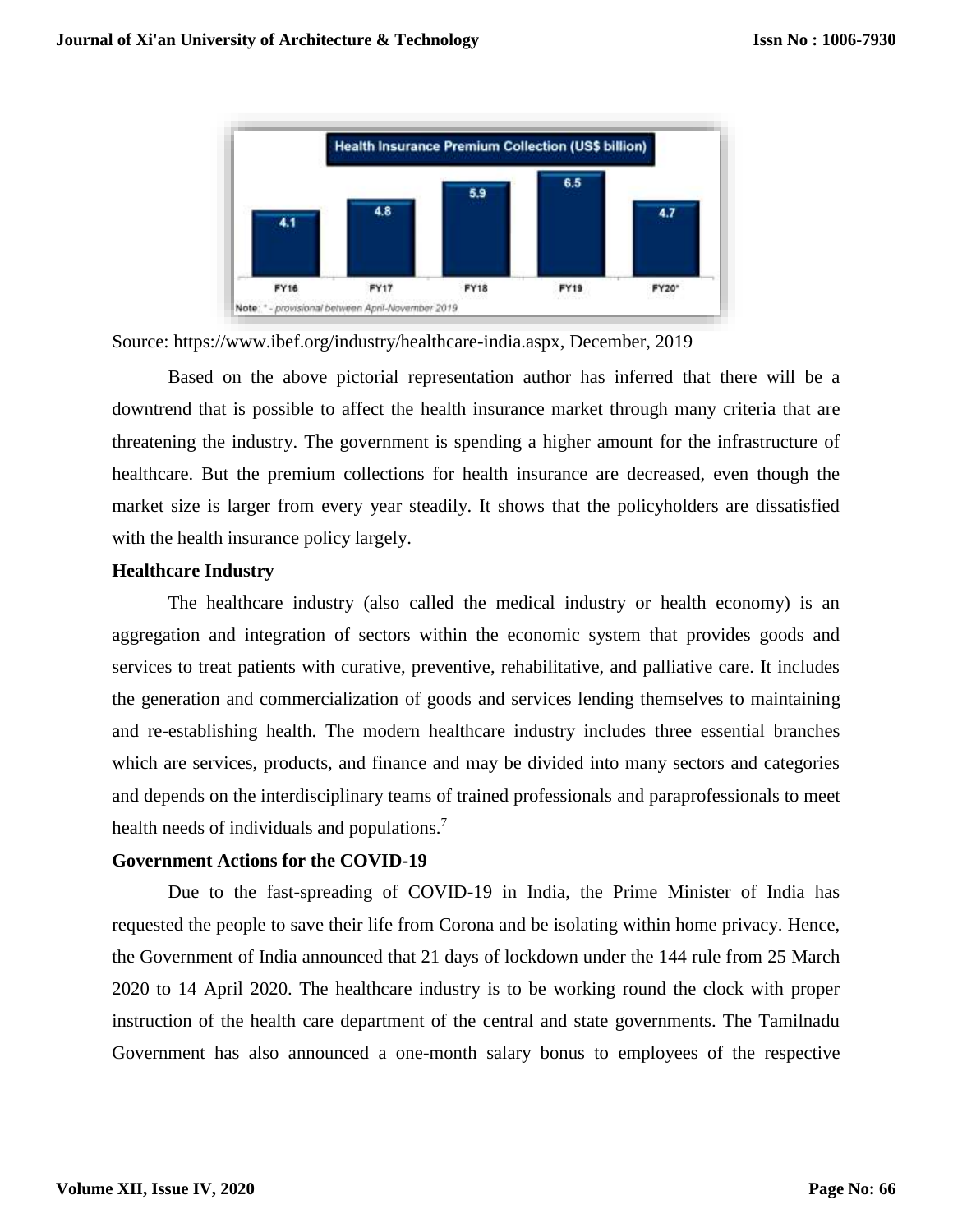departments for defeating the danger of Corona activities like the hospital, clean and health, and the like for their sacrificing works.

The impact of the lockdown of the government for the Corona, the total industry growth will down. The people will undergo unemployment, the result is the pawnbrokers business and the local moneylenders' rate of interest will be uncontrollable circumstances. To avoid these circumstances, the government has to provide subsidies and grocery goods with daily expenditures to the people. The Kerala government has announced many plans for the benefit of the people to save from the Corona. Tamilnadu government also has announced that the 'ration goods' with free of cost along with thousand rupees for the other expenses to help the people, but it is not an adequate one. But anyhow, these are of the assistance have assured from the government is a significant activity.

#### **Healthcare Business in India**

The Indian Constitution makes the provision of healthcare in India the responsibility of the state governments, rather than the central federal government. <sup>8</sup> It makes every state responsible for "raising the level of nutrition and the standard of living of its people and the improvement of public health as among its primary duties".<sup>9</sup> The National Health Policy was endorsed by the Parliament of India in 1983 and updated in 2002, and then again updated in 2017. The recent four main updates in 2017 mentions the need to focus on the growing burden of non-communicable diseases, on the emergence of the robust healthcare industry, on growing incidences of unsustainable expenditure due to health care costs and on rising economic growth enabling enhanced fiscal capacity.<sup>10</sup>

Healthcare has become one of India's largest sectors - both in terms of revenue and employment. Healthcare comprises hospitals, medical devices, clinical trials, outsourcing, telemedicine, medical tourism, health insurance and medical equipment. The Indian healthcare sector is growing at a brisk pace due to its strengthening coverage, services and increasing expenditure by public as well private players. Indian healthcare delivery system is categorized into two major components - public and private. The Government, i.e. public healthcare system comprises limited secondary and tertiary care institutions in key cities and focuses on providing basic healthcare facilities in the form of primary healthcare centres (PHCs) in rural areas. The private sector provides majority of secondary, tertiary and quaternary care institutions with a major concentration in metros, tier I and tier II cities. India's competitive advantage lies in its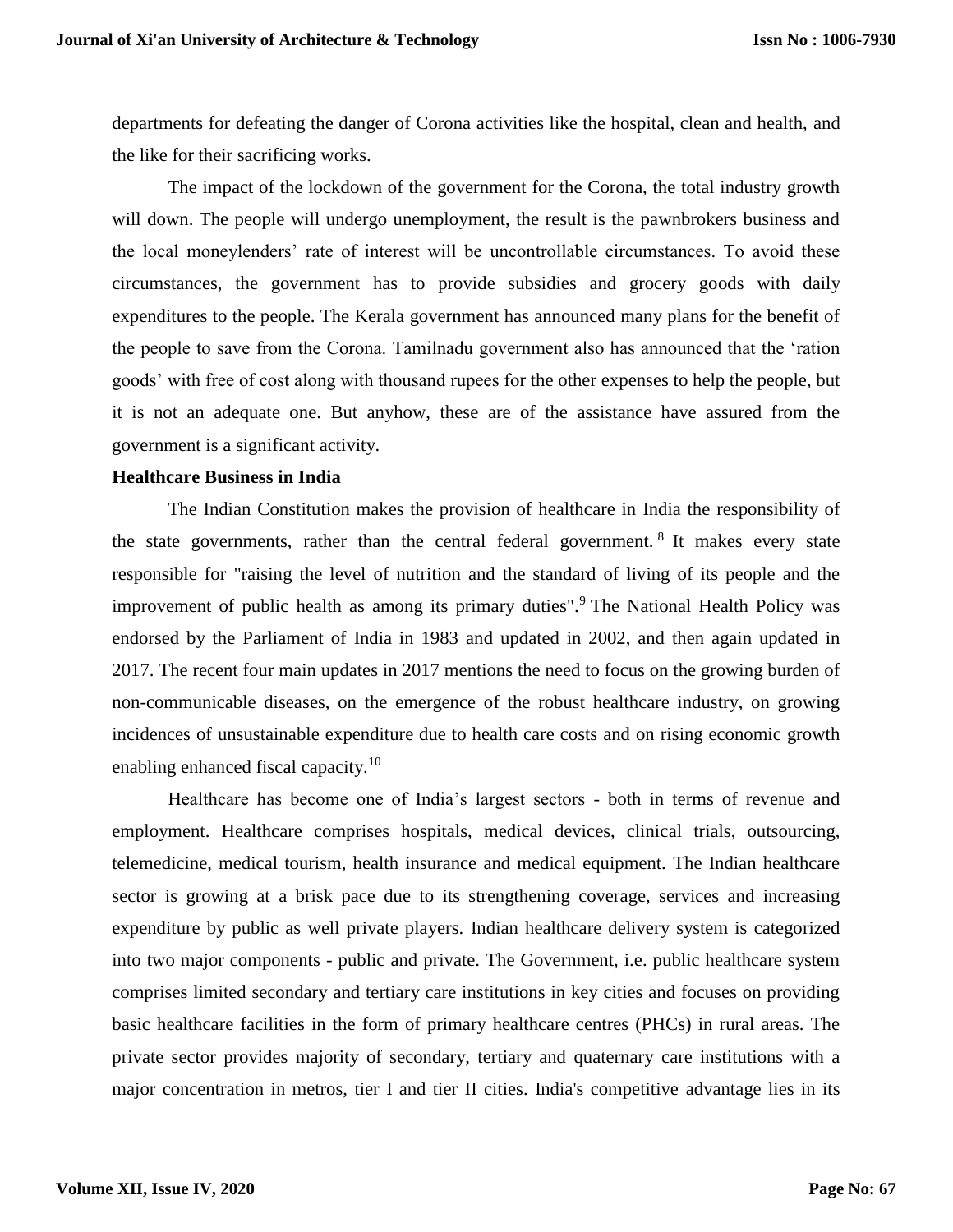large pool of well-trained medical professionals. India is also cost competitive compared to its peers in Asia and Western countries. The cost of surgery in India is about one-tenth of that in the US or Western Europe. India is ranked 145th among 195 countries in terms of quality and  $accessibility$  of healthcare.<sup>11</sup>

# **Private Health Insurance in India**

PHI in India began with the establishment of General Insurance Corporation (GIC).<sup>12</sup> A large number of private companies were merged into four subsidiaries of GIC, which although had a regional dominance, yet operated at a national scale. Government has encouraged privatization of health insurance market in India with passage of Insurance Regulatory and Development Authority (IRDA) Bill in 1999.<sup>13</sup> PHI works on the principle of risk susceptibility. Estimation of premium requires a precise knowledge of the probability of falling ill and the expected loss of income in the event of care post-illness.<sup>14</sup> However, individuals know the probability of their falling ill more than the insurer. This asymmetry of information between insurer and insured places latter at an advantage to conceal their pre-existing illness.<sup>15</sup> Greater enrolment of "bad risk," i.e., those with higher probability of falling ill, leads to adverse selection and makes insurance unsustainable in private market. <sup>16</sup> Insurance companies either raise premiums or indulge in "cream skimming." Adoption of former, i.e., raising premiums drives healthy people out of market whose marginal benefit of insurance underscores marginal cost. This leads to a situation where in the insured population is comprised even more by the relatively unhealthy, which ultimately results in higher claim ratio (proportion of insured population seeking reimbursement for treatment undertaken), thereby raising cost to insurance company. Such a situation leads to a spiral whereby insurance companies raise premiums which drives out healthy population out of market and relatively sicker people insuring themselves, which further drives up premiums in following year. Ultimate outcome of this process is failure of insurance which is referred to as "death spiral."<sup>17</sup> Cream skimming is a practice whereby the insurance companies selectively insure those who are healthy, i.e., lesser risk of falling ill and seeking treatment. Cream selection by insurer again contravenes the principle of equity as generally poor and elderly are ones at higher risk of disease and are excluded by insurer. Estimation of probability of falling ill is also complicated by ex-ante moral hazard, i.e., as a result of insurance, those who are insured, indulge in behavior which increases likelihood of falling ill.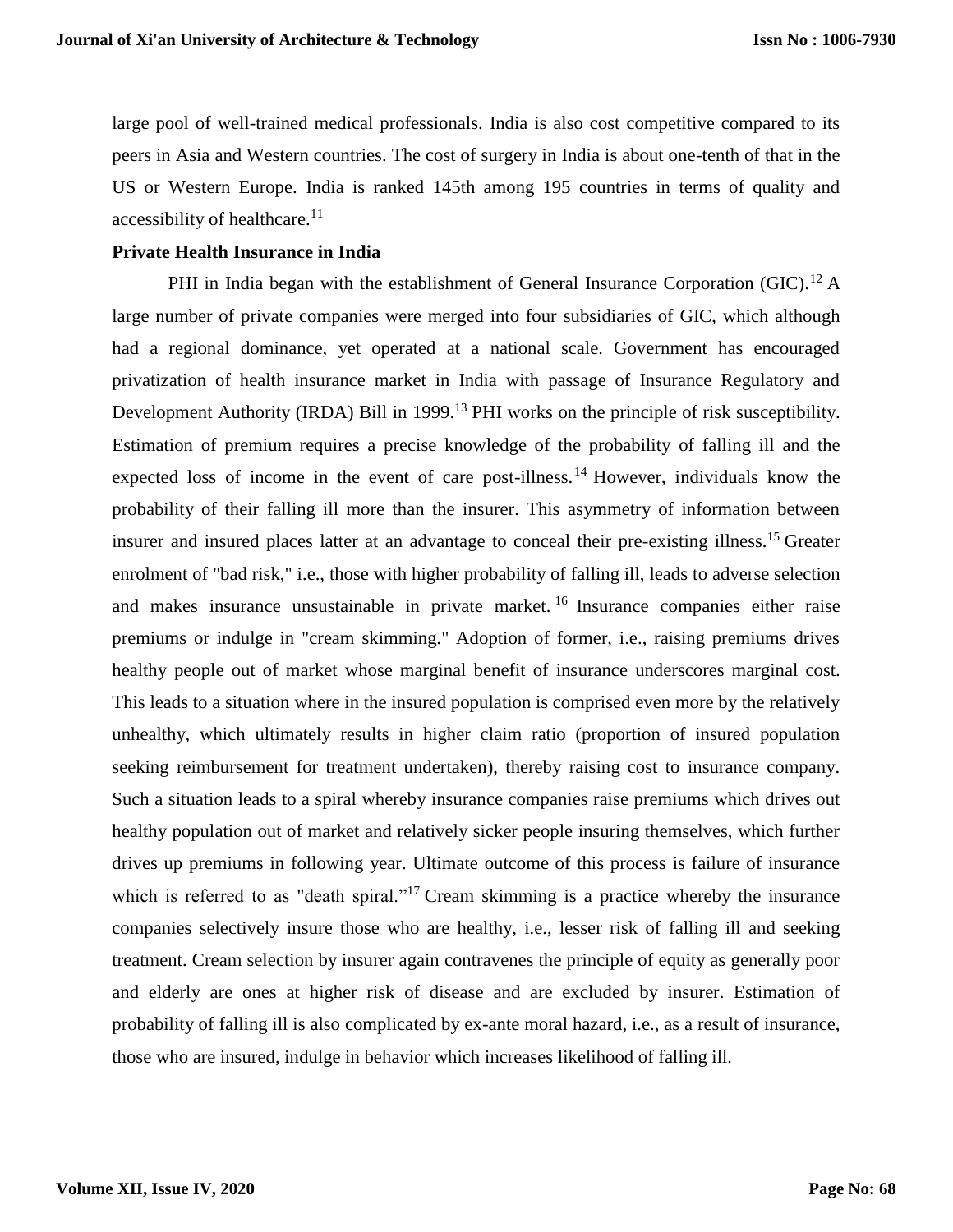Besides knowledge of risk of falling ill, second information required for calculating premium is "expected loss of income" in event of disease. Ex-post moral hazard, i.e., greater utilization of healthcare by insured after insurance and; supplier-induced demand arising as a result of information asymmetry with doctor acting as an imperfect agent to patient, leads to increase in cost of medical care.<sup>18</sup> To conclude, private insurance based on profit motive is theoretically difficult, if not impossible, to operate in healthcare market in view of problems of information asymmetry leading to adverse selection, moral hazard, and supplier-induced demand. Evidence from developing countries such as Chile and Uruguay indicates inequity of actuarial PHI.<sup>19</sup> In a country with 9.2% population in over 60 years of age group in Chile, the proportion of >60 years population enrolled under private insurance was only 3.2%. Evidence from India also points at inequitable impact. High administrative cost of PHI (20-32%) undermines its efficiency as against SHI schemes (5-14.6%), i.e., Employees State Insurance Scheme (ESIS) and Central Government Health Scheme (CGHS). There is abundant theoretical basis (moral hazard and supplier-induced demand) and empirical evidence from other countries that private insurance drives up healthcare expenditure. Moreover, in Indian context, where PHI mainly contracts with urban-based corporate hospitals, it is likely to increase cost.<sup>20</sup>

# **Hazardous of HealthCare Industry and Health Insurances**

According to Shankar Prinja et al (2019) stated that health insurance in its present form does not seem to provide requisite improvement in access to care or financial risk protection. They found that Mean out-of-pocket expenditures for outpatient care among insured and uninsured were INR 961 (USD 16) and INR 840 (USD 14); and INR 32573 (USD 543) and INR 24788 (USD 413) for an episode of hospitalization respectively. The prevalence of catastrophic health expenditures for hospitalization was 28% and 26% among the insured and uninsured population respectively. No significant association was observed in multivariate analysis between hospitalization rate, choice of care provider or catastrophic health expenditures with insurance status or Rashtriya Swasthiya Bima Yojna in particular.

As on September 2019 Department of Industrial Policy and Promotion (DIPP) has assessed that "India is a land full of opportunities for players in the medical devices industry. India's healthcare industry is one of the fastest growing sectors and it is expected to reach \$280 billion by 2020. The country has also become one of the leading destinations for high-end diagnostic services with tremendous capital investment for advanced diagnostic facilities, thus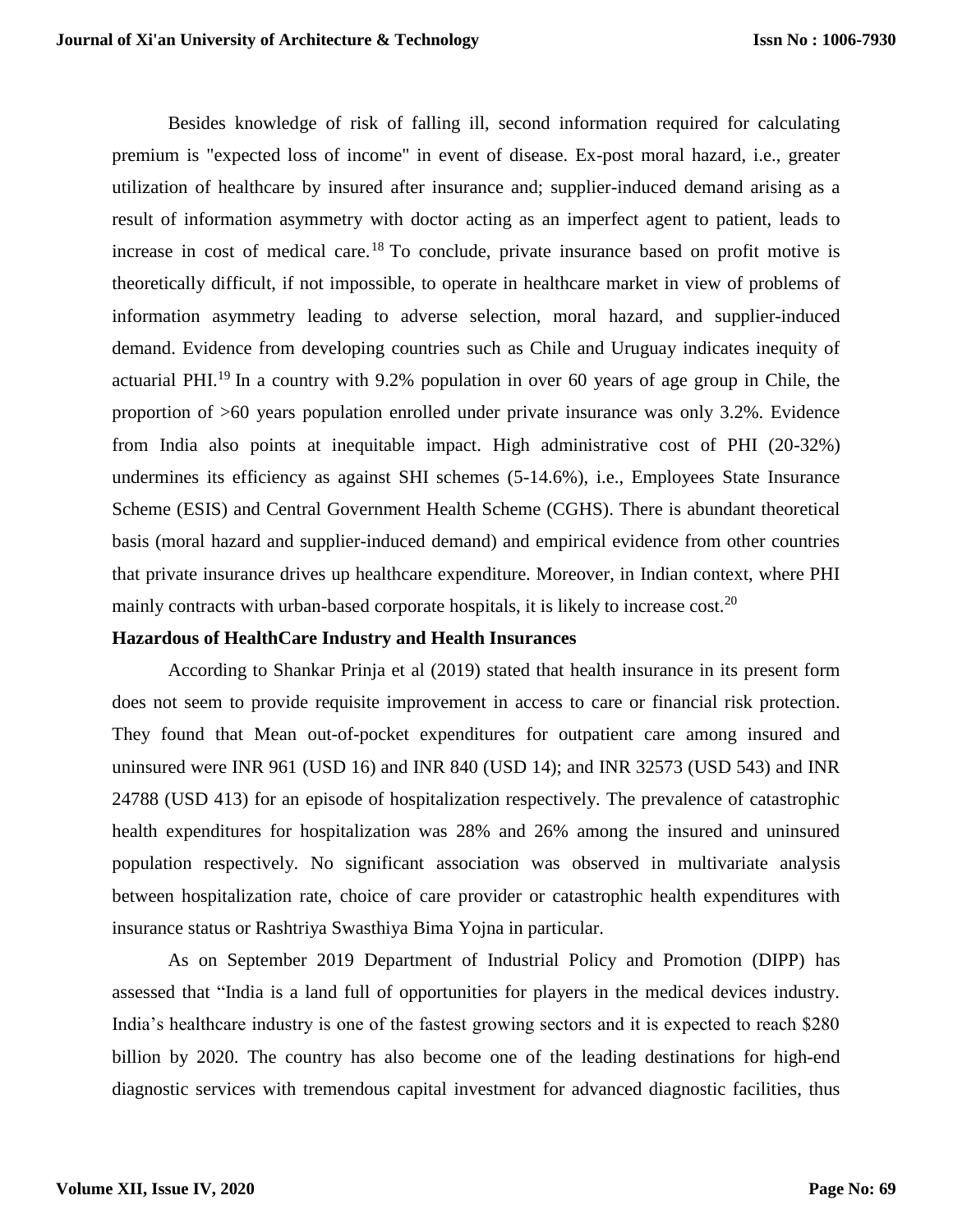catering to a greater proportion of population. Besides, Indian medical service consumers have become more conscious towards their healthcare upkeep. Indian healthcare sector is much diversified and is full of opportunities in every segment which includes providers, payers and medical technology. With the increase in the competition, businesses are looking to explore for the latest dynamics and trends which will have positive impact on their business. The hospital industry in India is forecasted to increase to Rs 8.6 trillion (US\$ 132.84 billion) by FY22 from Rs 4 trillion (US\$ 61.79 billion) in FY17 at a CAGR of 16-17 per cent. The Government of India is planning to increase public health spending to 2.5 per cent of the country's GDP by 2025. India's competitive advantage also lies in the increased success rate of Indian companies in getting Abbreviated New Drug Application (ANDA) approvals. India also offers vast opportunities in R&D as well as medical tourism. To sum up, there are vast opportunities for investment in healthcare infrastructure in both urban and rural India." But what happen in December, 2019 the COVID-19 bombarded the people of China, Italy, and US and most of the countries in the world. India is also affected from the COVID-19, what will the health insurance sector help the people and policyholders. $21$ 

Navneet Dubey (March, 12, 2020) has reported to The Economic Times that while most of the health insurance policies in India are providing coverage for the corona virus infection, people may not be able to get a claim for its treatment in the following scenarios. Policyholders' claim will also be limited by the maximum sum insured by their health insurance policy. Health insurance claim due to corona virus will be payable only if they are hospitalized for at least 24 hours. However, if they are not hospitalized, then their policy may not cover the claim as most of the indemnity type health insurance policies (mediclaim) in India do not cover outpatient treatment. Shreeraj Deshpande, COO, Future Generali India Insurance said, "Any person who is hospitalized as a result of corona virus and takes treatment will be covered as any other illness. The subsequent claims will be processed as per regular norms, provided the individual has been hospitalized for at least 24 hours." Policyholders' insurer might not settle a claim under their health insurance policy if the disease is declared as an epidemic or pandemic by the World Health Organization (WHO). Subramanyam Brahmajoysula, Head - Underwriting and Reinsurance, SBI General Insurance said, "If corona virus is declared as a pandemic by the WHO or Indian government, or both, then claims might not be payable as such claims are excluded under many health insurance policies."<sup>22</sup>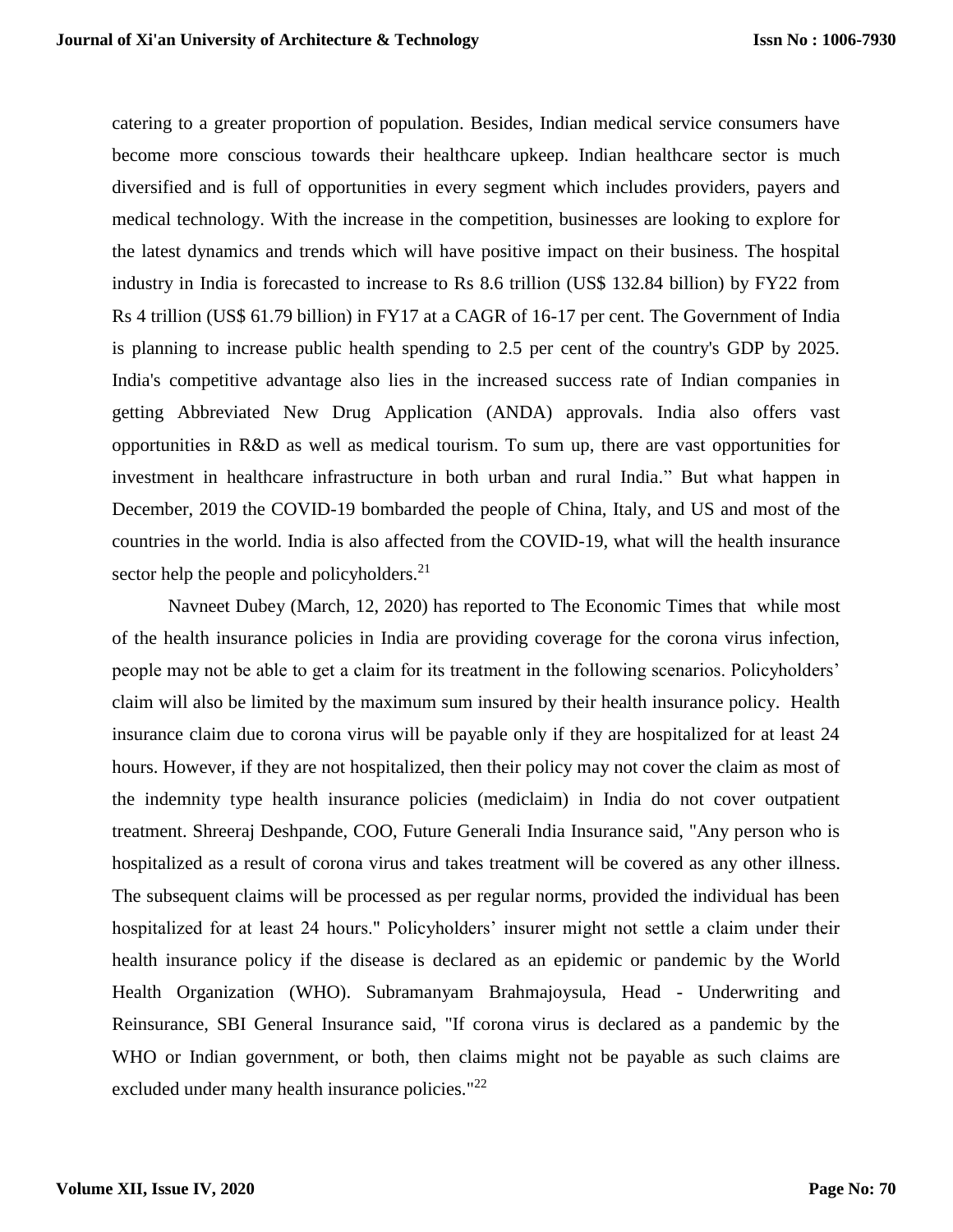### **Indian Healthcare Issues in 2019**

"Population aging, rising wealth, and the expansion of China's health care system will likely drive increased spending in that country, as will the rollout of a new health insurance program in India."<sup>23</sup> "Cost pressures aren't confined to the public health care sector. As an example, private hospitals in India appear to be caught in a pricing squeeze; as a result, many are emphasizing financial management and operational efficiency by closely watching costs, using technology to become more efficient, and testing different channel and product mix strategies to maximize per-bed metrics."<sup>24</sup>

"Malaysia's IHH Healthcare Berhad acquired India's second-largest provider, Fortis Healthcare, which operates a network of 34 hospitals. The four-month-long bidding war saw interest from both domestic and international suitors." <sup>25</sup> Some organizations are sidestepping the "bigger-is-better" path to sustainability in favor of single-specialty, niche areas: centers of excellence; low-cost/high-quality elective care; community- and home-based care. In India, for instance, private clinics and start-ups are targeting select clientele by offering high-end diagnostics, maternity care, oncology care, senior day care, and other specialties. India's health system is seeing a lot of ideating and cutting-edge, small-scale pilot programs around mobile health (m-health), telemedicine, and IoMT, although few are being taken to scale. Numerous public and private hospitals are moving to online patient registration and service delivery systems, and digital marketing is becoming more common via mobile apps for appointment booking, paying online, downloading test reports, sharing health tips, and more. The Government of India's use of biometrics, Aadhar cards (a 12-digit unique identification card for each Indian citizen), and DigiLocker (a service that enables citizens to store certain official documents-including detailed health records-in the cloud) is showing considerable promise in changing the way public health programs are delivered. To address associated data safety and privacy concerns, the government has come out with a comprehensive data protection policy that sets standards for the collection, processing, and use of personal data of beneficiaries and other individuals as part of the national insurance scheme  $(PMJAY)$ <sup>26</sup>

# **Discussions**

As per the above information relating to the topic, the author has expressed that India is in stringent positions in the healthcare industry and the prevalence of helplessness in the insurance sector during the COVID-19 issues. The government of India is to urge the situation to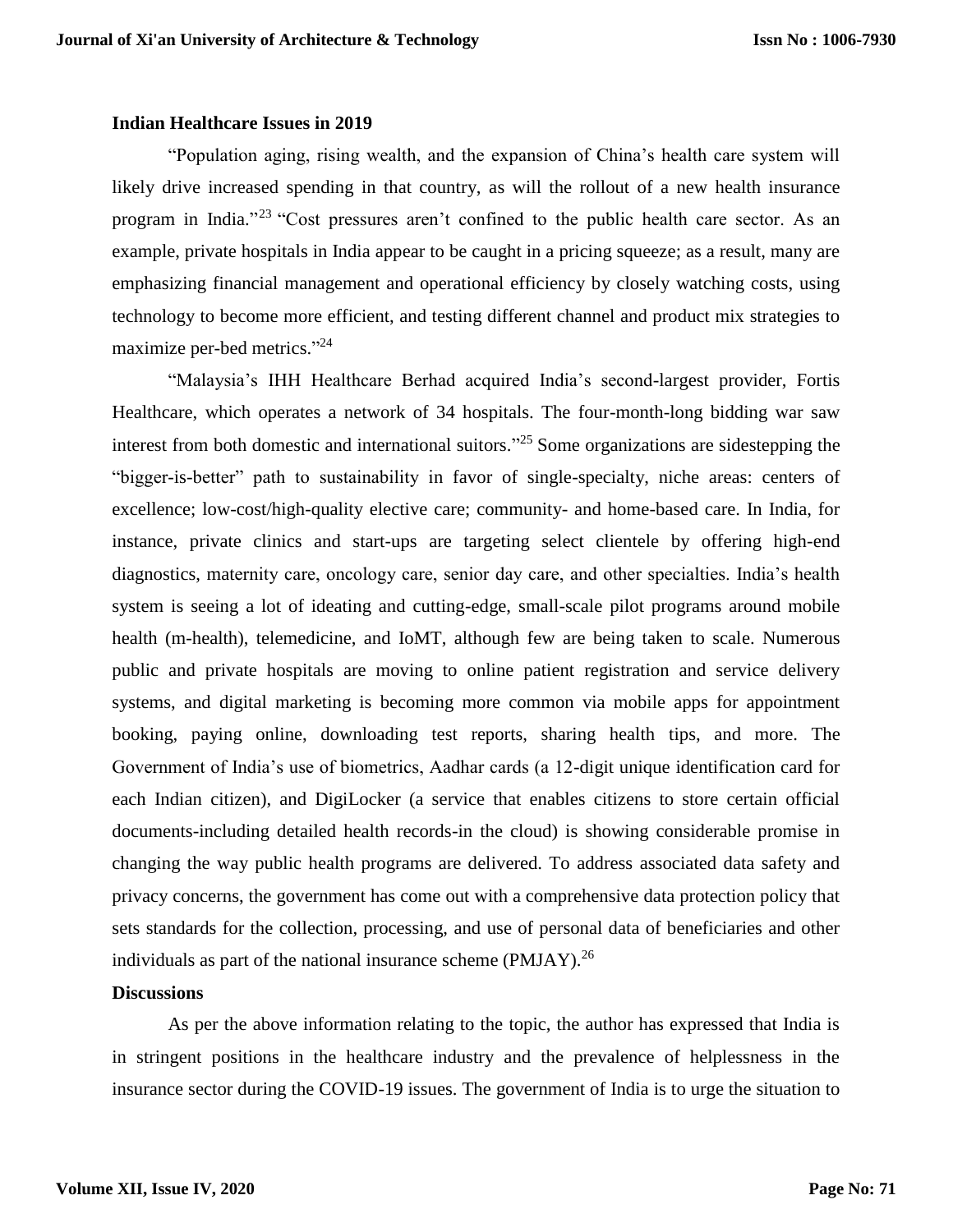overcome the Corona issues through the assistance of general insurance companies to help for the Corona rehabilitation activities. Even though it is an epidemic disease declared by the WHO or the Indian Government or both, The state government and the previous MoU with the insurance companies have to revamp or/and to make an amendment on their agreement to include the situations of COVID-19 problems. The general insurance companies in India are doing their business for profit motive not for the benefit of the policyholders. It has been discussed in many of the articles. Most of the claimants are under many issues, even genuine beneficiaries' cases also under issues. The court of law and the government have to take efforts to settle the issues of beneficiaries who affected by the COVID-19.

# **Conclusion**

As per the above discussion, the author has concluded that the Indian people are interested to start their policy for the safety of life from the health hazards. The general health insurance companies are regulated by the government apex body Insurance Regulatory and Development Authority. They need to reconsider the epidemic diseases and the health insurance benefits; the COVID-19 has given the lesson to the world. If the insurance does not help the people, why they need health insurance, all are waste of time and money against securing the life from the insurance concepts. All insurance policies are levied higher taxes by the government, these lead higher income to the companies, and these are creating how higher commissions to the agents and other insurance organizations under reinsurance, but no benefits to the insured. It may not be a long term benefit, why because there is no maturity fund/income, because of these are short-term benefits; how many of the policyholders are getting the benefits from the general health insurance companies. Hence, the research is required to calculate for the need of levy-the tax from the non-claimant portion of the income of the general health insurance on an annual basis to the health department of the nation.

# **References**

 $\overline{\phantom{a}}$ 

 $1$  https://en.wikipedia.org/wiki/Health\_insurance#/media/File:Universal\_Healthcare\_by\_Country\_20191229.svg

<sup>2</sup> Pekerti, Andre; Vuong, Quan-Hoang; Ho, Tung; Vuong, Thu-Trang (25 September 2017). "Health care payments in Vietnam: patients' quagmire of caring for health versus economic destitution". International Journal of Environmental Research and Public Health. 14 (10): 1118. doi:10.3390/ijerph14101118. PMC 5664619. PMID 28946711.

<sup>&</sup>lt;sup>3</sup> How Private Insurance Works: A Primer by Gary Caxton, Institution for Health Care Research and Policy, Georgetown University, on behalf of the Henry J. Kaiser Family Foundation. # 2255, retrieved from https://www.kff.org/health-costs/report/how-private-insurance-works-a-primer/

<sup>4</sup> "WHO South-East Asia Region: India statistics summary (2002 - present)". World Health Organization. Retrieved 13 January 2014.